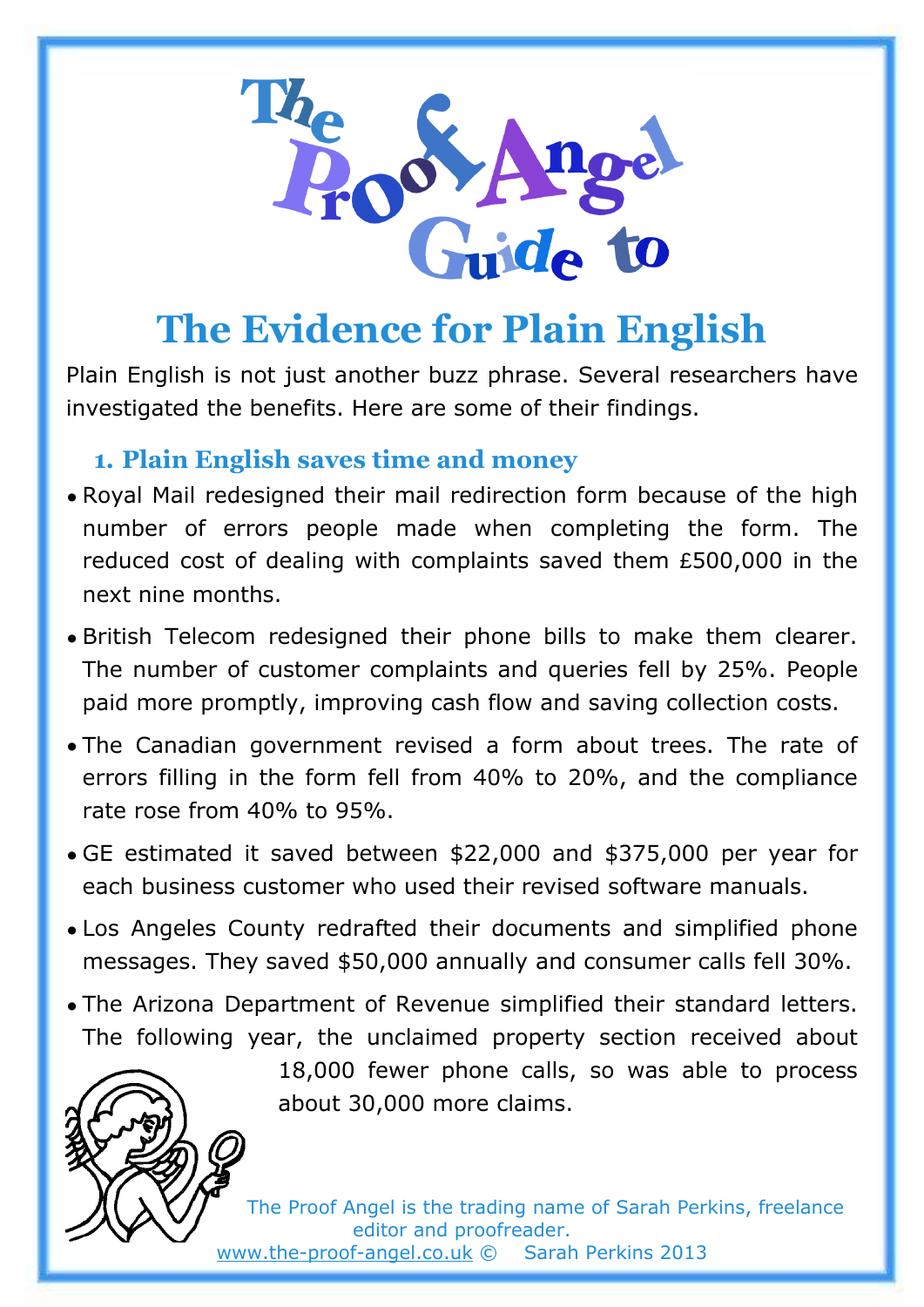- The Veterans Benefits Administration estimates that they saved \$40,000 from rewriting just one letter into clear language. The number of calls relating to this letter dropped from 66% to 27%.
- The Cleveland Clinic revised their billing statements and found 80% more patients paid promptly.
- The IRS improved a form. Before the change only 10% of people could fill it in without errors. The improvements raised the rate to 55%.
- The Washington State Department of Labour and Industries had a standard letter to people who wanted to see public records. They revised the letter so that:
	- They used "you" to make it more personal.
	- They showed the process and options in a list.
	- They added a fact sheet with answers to frequent questions

Before the revision, 10% of their calls were questions about procedures. This dropped to 1%.

• The Federal Communications Commission tested 2 versions of the regulations for pleasure-boat radio requirements. They asked users questions on the regulations and timed how long it took them to answer. Both experienced and inexperienced users could answer questions on the plain English version faster.

|               | Old         | Plain English      |
|---------------|-------------|--------------------|
|               | regulation  | version            |
| Experienced   | $2.43$ mins | $1.5 \text{ mins}$ |
| Inexperienced | 3.51 mins   | $1.73$ mins        |

### **2. Plain English is not "dumbed down"**

• An academic researcher looked at the reactions of a group of students to essays writing in different styles. It was found that people judge the writers of more complex texts as less intelligent.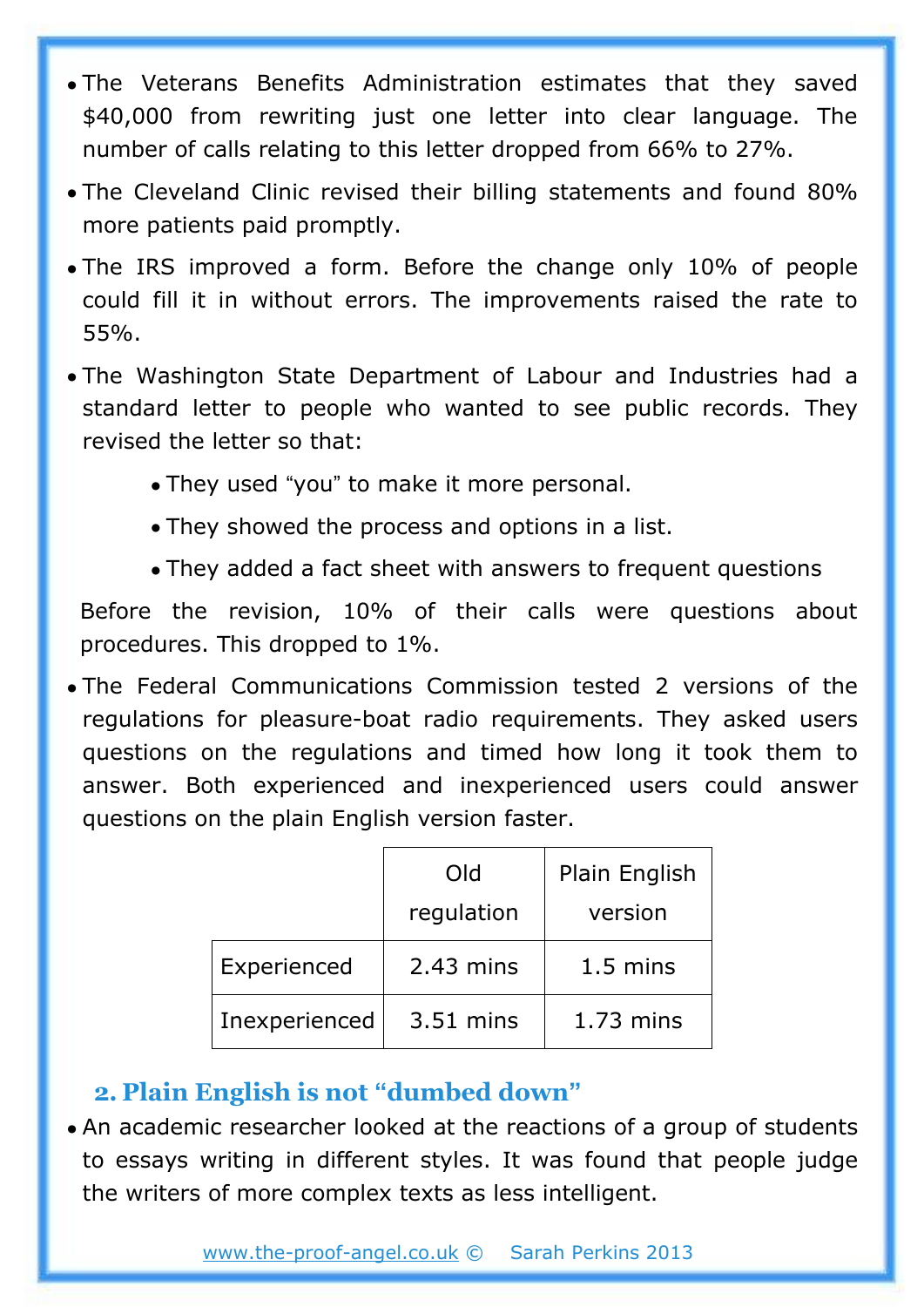- A more commercial survey found that:
	- 74% of the sample thought people who use jargon do not understand it themselves.
	- Only 21% of people are happy to deal with someone who uses a lot of jargon.
	- When asked the meaning of 10 common business phrases, 70% of the sample knew less than a third of them.

### **3. Plain English is not needed for technical material**

Some people think that complicated terms avoid confusion. Professor Christopher Trudeau has found that this is not the case. In his sample:

- 17% of the people had a law degree.
- 29% had a first degree (BA or BSc).
- 22% had a second degree (MA etc.).
- Only 32% had no degree.

This means that the people in the sample were better educated than the general population.

- A predictably high 99.7% said it was important or very important to understand what their lawyer said, but 71% admitted they had struggled to do so at some point.
- When asked, "If you don't understand a term in a legal letter, do you look it up?"
- $\bullet$  32% said always. ) reasonably likely to look up something if ) This shows that only 59% were they didn't understand. • 27% said often.
- 13% said rarely. ) This shows that 17% rarely or never
- 4% said never.  $\overrightarrow{)}$  looked up things they didn't understand.

That means about 1 in 8 of this well educated sample wouldn't know what a term meant, even though they think it is important to understand what they are being told.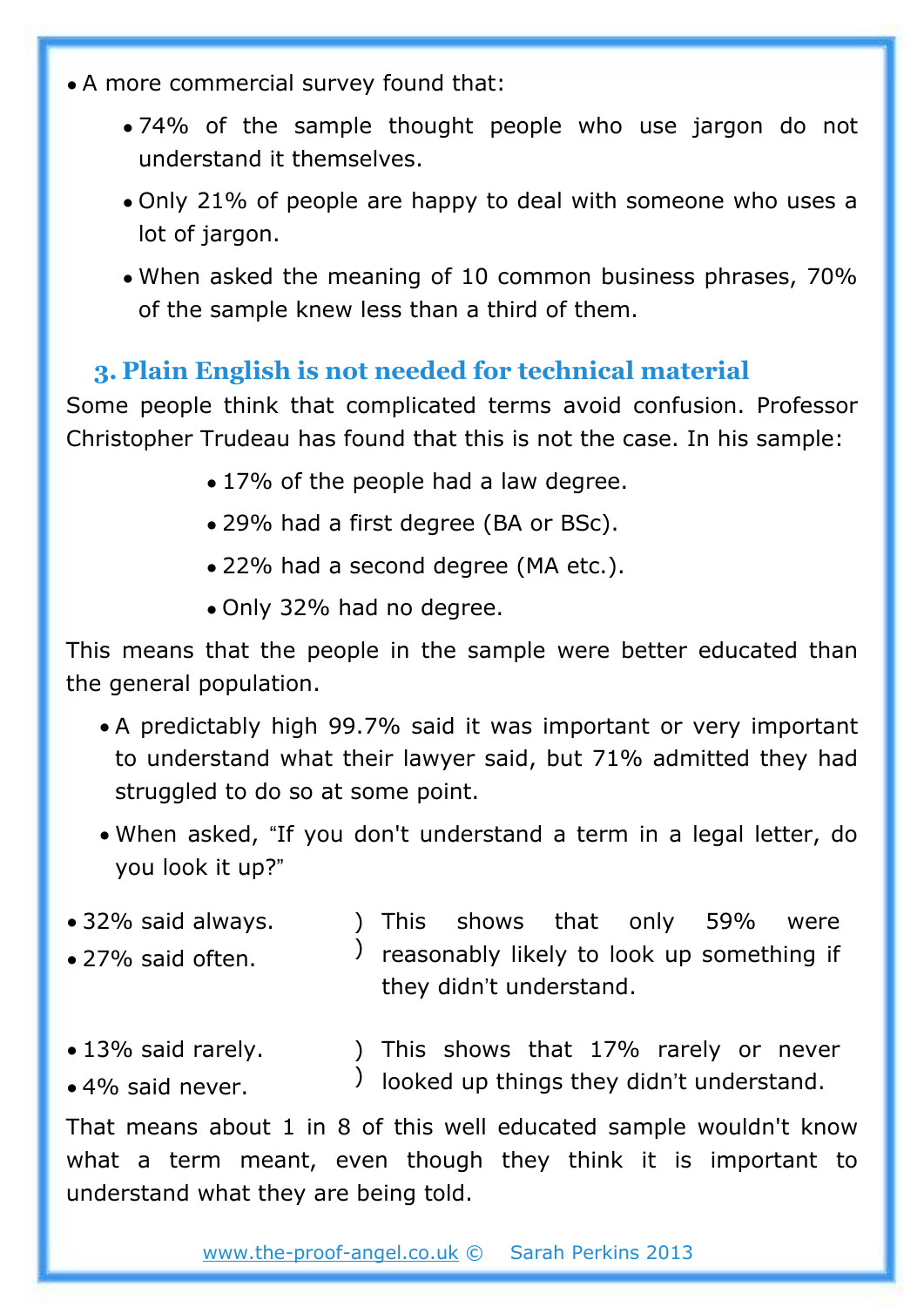- When asked what they feel if complicated or Latin words are used:
	- 40% were annoyed by them.
	- 19% were bothered a little.
	- only 0.5% were impressed.
- A sizable proportion (38%) admitted that at some point in their career they had stopped reading a legal document out of frustration.
- Part of the survey tested several versions of a complicated legal passage.
	- 88% preferred the plain version.
		- The more complicated the issue, the higher the preference.
		- As education increased the preference for plain version increased.
	- 78% preferred the version with a simple explanation of the legal term as they arose.
	- Diagrams to supplement the words scored well.

#### **4.Sources**

- Plain English saves time and money:
	- Kimble, Joseph, "Writing for dollars, writing to please"

<http://www.plainlanguagenetwork.org/kimble/Writing1.pdf>

- Plain English is not "dumbed down":
	- Daniel M Oppenheimer: Consequences of erudite vernacular utilized irrespective of necessity: problems with using long words needlessly.

[http://onlinelibrary.wiley.com/doi/10.1002/acp.1178/abstract;js](http://onlinelibrary.wiley.com/doi/10.1002/acp.1178/abstract;jsessionid=D8FA261739BC115D2CCF0CA2D44D4136.f02t03) [essionid=D8FA261739BC115D2CCF0CA2D44D4136.f02t03](http://onlinelibrary.wiley.com/doi/10.1002/acp.1178/abstract;jsessionid=D8FA261739BC115D2CCF0CA2D44D4136.f02t03)

• Powwow Now: What people think of business jargon

<http://www.powwownow.co.uk/blog/lol/people-business-jargon/>